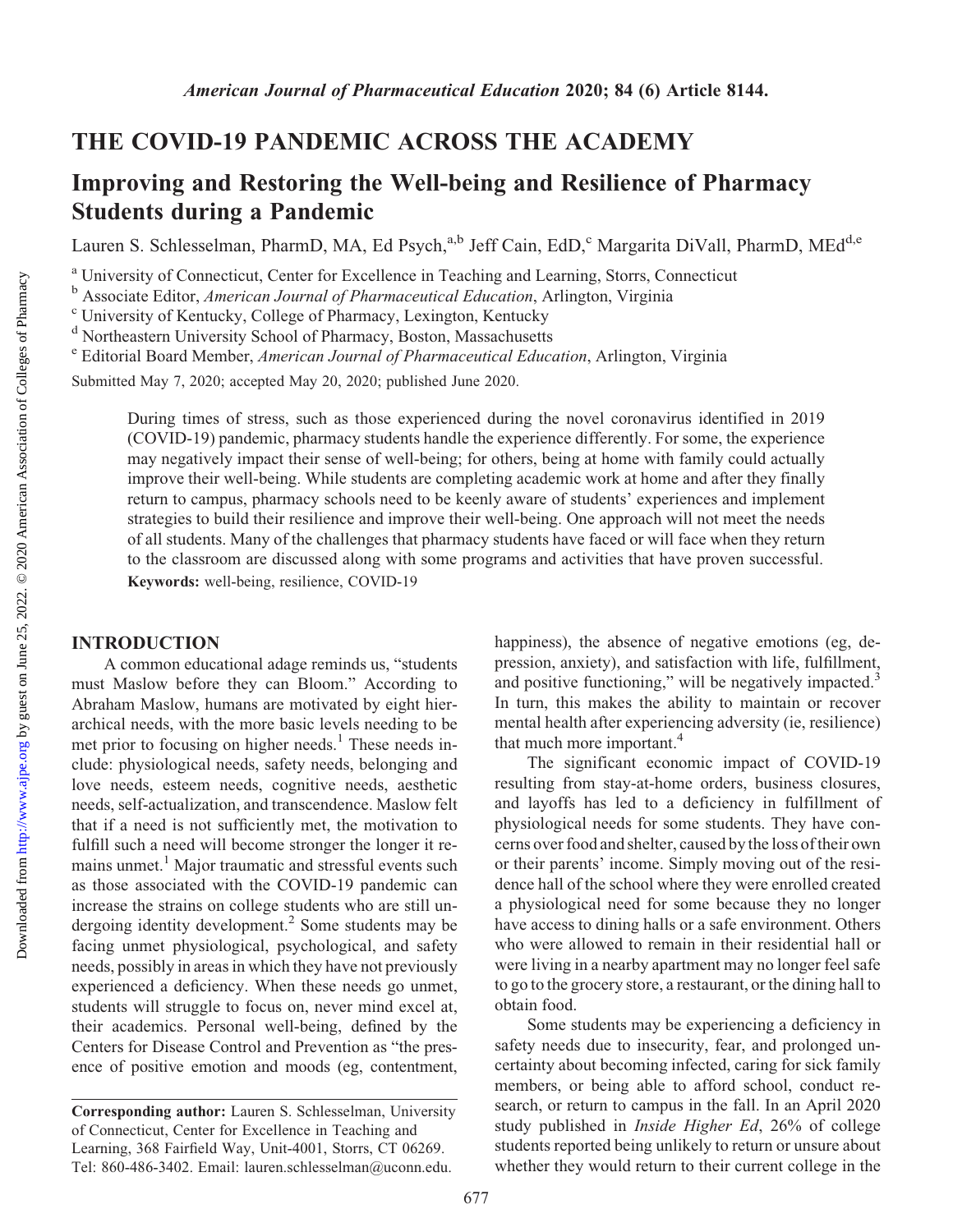Downloaded from http://www.ajpe.org by guest on June 25, 2022. @ 2020 American Association of Colleges of Pharmacy by guest on June 25, 2022. © 2020 American Association of Colleges of Pharmacy <http://www.ajpe.org> Downloaded from

fall.<sup>5</sup> Minority students may be particularly impacted, with 64% reporting their plans have been affected by the pandemic, in contrast to 44% of white students. Additionally, 10% of college-bound seniors who originally planned to enter college have already made alternative plans, with 41% of minority high school seniors reporting it is unlikely they will attend college this fall.<sup>5</sup> Students' concerns about their own and their family's safety may also be taking a toll. Students may be homeschooling young children or questioning how they will be able to attend school or work if their children do not return to school. Some graduate students are fearful for their safety because they are being required to conduct laboratory experiments on campus during the pandemic. Professional program students may be questioning if they are prepared to be members of a health profession working on the front lines. International students who left the United States are uncertain when travel restrictions will be lifted, while those who remained in the United States may feel pressure from their families or government to return home.

While the United States has not yet experienced the full psychological impact of the COVID-19 pandemic, the experience in Asia provides us with insights into what the impact might be. Wang and colleagues' study of more than 1200 members of the general population in China found 53.8% of respondents rated the psychological impact of the epidemic as moderate or severe.<sup>6</sup> More than 16% reported having moderate to severe depressive symptoms, while 28.8% reported having moderate to severe anxiety symptoms and 8.1% reported having moderate to severe stress levels. Female gender, student status, and poor self-rated health status were associated with significantly higher psychological impact and higher levels of stress, anxiety, and depression. A study by Li and colleagues evaluated the vicarious traumatization scores of the general public, non-front-line nurses, and nurses working with COVID-19 patients. Li and colleagues found non-front-line nurses and the general public had significantly more severe vicarious traumatization than that observed in nurses working with COVID-19 patients.<sup>7</sup> While it is unknown why the general public experienced more significant traumatization than front-line nurses, this traumatization may be due to insufficient understanding of the situation or mixed or limited messages from the media. In Liang and colleagues' study of 584 youth in China after the worst of the pandemic had ended, more than 14% of the surveyed youth exhibited post-traumatic stress disorder symptoms.8 In Cao and colleagues' study of more than 7000 students from Changzhi Medical College, 24.3% of students were experiencing anxiety.9 These results strongly suggest that the well-being of a significant percentage of students around the world may be negatively impacted by the COVID-19 pandemic.

During times of uncertainty or threat, or when information is lacking, the limbic system and autonomic nervous system take control of the brain, leading to a more emotional response. When the amygdala becomes hyperactive, stress hormones are released, leading to a fight, flight, or freeze response, impairing our ability to pay attention, make decisions, and learn. For some previously campus-based students, having to participate in distance learning to complete the spring 2020 semester of the PharmD program was not an easy undertaking. Some students who were forced to return to their home located in another time zone spent the semester listening to synchronous lectures and taking examinations in the middle of the night, being alone on campus because they had no other home, participating in class from their car to use the wi-fi at the local library, or even while listening to ambulances racing critically ill patients to the hospital day and night.

For some, the sudden change to remote teaching presented another set of academic challenges. Students were subject to the varied teaching decisions of each faculty member. Faculty opted to utilize a variety of technology platforms for teaching synchronously or asynchronously. Because of the lack of preparation time for this new mode of delivery, faculty members may not have considered the accessibility and accommodation needs of some students, thereby leaving visually impaired, hard of hearing, English language learners, and others at a disadvantage. International students in different time zones may have experienced frustration when required to participate in synchronous learning activities. Additionally, students who returned to countries with internet censorship were challenged daily with finding ways to access online resources. All of these academic challenges could lead students to feel a loss of independence and sudden inability to master material they might have easily comprehended under more normal circumstances.

Another challenge that both faculty members and students have experienced during stay-at-home orders is isolation, which can lead to a deficiency in a feeling loved and sense of belonging.10 Even though we often see colleagues and students virtually throughout the day, the virtual environment allows only limited, artificial human interaction and creates a form of anxiety referred to as "Zoom fatigue."<sup>11</sup> The isolation that many students are experiencing during the pandemic also creates a less complex cognitive representation of self. This less complex representation is associated with increased mood swings, while increase in self-complexity serves as a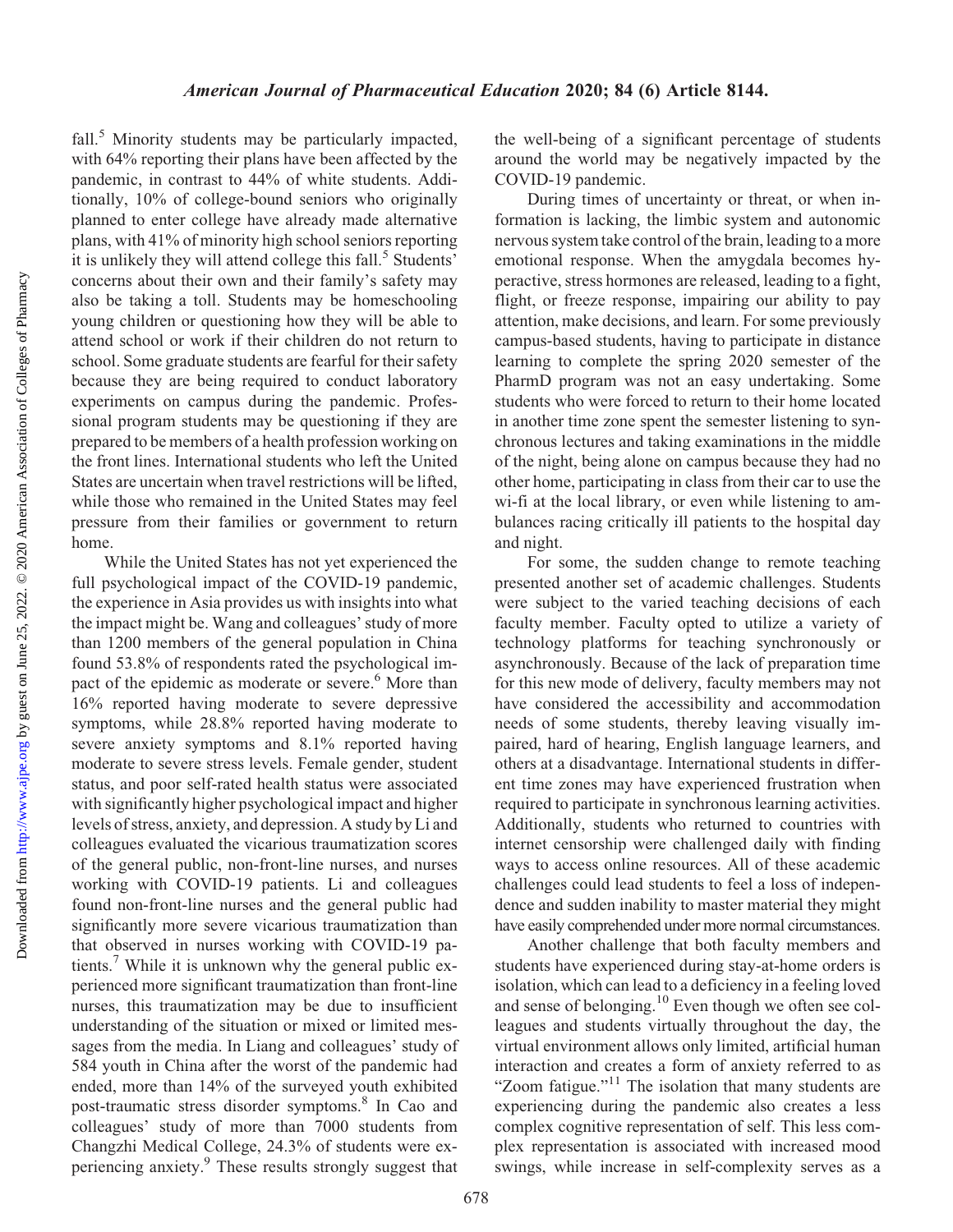| Table 1. Activities and Services That Schools Can Implement to Provide Support to Doctor of Pharmacy Students During the |  |  |  |  |  |
|--------------------------------------------------------------------------------------------------------------------------|--|--|--|--|--|
| COVID-19 Pandemic                                                                                                        |  |  |  |  |  |

| <b>Activity Focus</b>                      | <b>Examples</b>                                                              |
|--------------------------------------------|------------------------------------------------------------------------------|
| Health and wellness                        | Virtual group exercise                                                       |
|                                            | Exercise challenges/ accountability individual or<br>group                   |
|                                            | Group meditation/mindfulness sessions                                        |
|                                            | Incorporation of well-being challenges into a course                         |
| Socialization                              | Recipe sharing                                                               |
|                                            | Book and Podcast sharing                                                     |
|                                            | Happy hours                                                                  |
|                                            | Trivia/game nights                                                           |
|                                            | Virtual movie night                                                          |
|                                            | Zoom lunch/dinners                                                           |
|                                            | "Water cooler" Zoom chats                                                    |
|                                            | "Healthy at Home" college                                                    |
|                                            | Facebook group                                                               |
| Academic success                           | Virtual town halls                                                           |
|                                            | <b>Surveys</b>                                                               |
|                                            | Email check-ins                                                              |
|                                            | Virtual advising                                                             |
|                                            | Virtual office hours                                                         |
|                                            | Peer mentoring                                                               |
|                                            | Virtual tutoring                                                             |
| Physical and mental health                 | Tele-medicine and tele-counseling visits                                     |
| Giving back to communities/ leadership and | Organizing/volunteering during blood drives                                  |
| volunteerism                               | Sewing and donating masks                                                    |
|                                            | Making hand sanitizer                                                        |
|                                            | Organizing collection of personal protection<br>equipment                    |
|                                            | Working with community senior centers to check in<br>on seniors              |
|                                            | Organized email check-ins (faculty/staff to students;<br>student to student) |

buffer against the negative impact of stressful events.<sup>12</sup> Prior to the COVID-19 pandemic, more than 35% of firstyear college students had reported being diagnosed with an anxiety, mood, or substance disorder, and some of these students may experience an exacerbation of symptoms as a result of the isolation resulting from stay-athome orders.<sup>13</sup>

#### Institutional Support of Student Well-Being

Every institution needs to confront the issues affecting their students' well-being and academic health. We should demonstrate concern for students but not send additional cues and signals that could exacerbate their anxiety. Schools should also remember that not all students are responding to the pandemic in the same way.<sup>14</sup> This is because each person has a unique set of resilience factors that becomes particularly apparent

during disasters and traumatic events, including personality traits, attributional style, social support system, and coping self-efficacy.<sup>15,16</sup> Some students have actually performed better at home than they did when they were away at school. For these students, the comfort of being with family, only needing to focus on learning without juggling other responsibilities, making time for exercise, spending more time on hobbies, or maintaining a healthy lifestyle creates an environment for success. Some students may prefer the flexibility of asynchronous online learning, which eliminates the need for alarms and leads to better sleep and overall well-being.

A 2019 statement from the American Association of Colleges of Pharmacy prompted many conversations around the responsibility of pharmacy programs for the overall development and support of student well-being.<sup>17</sup>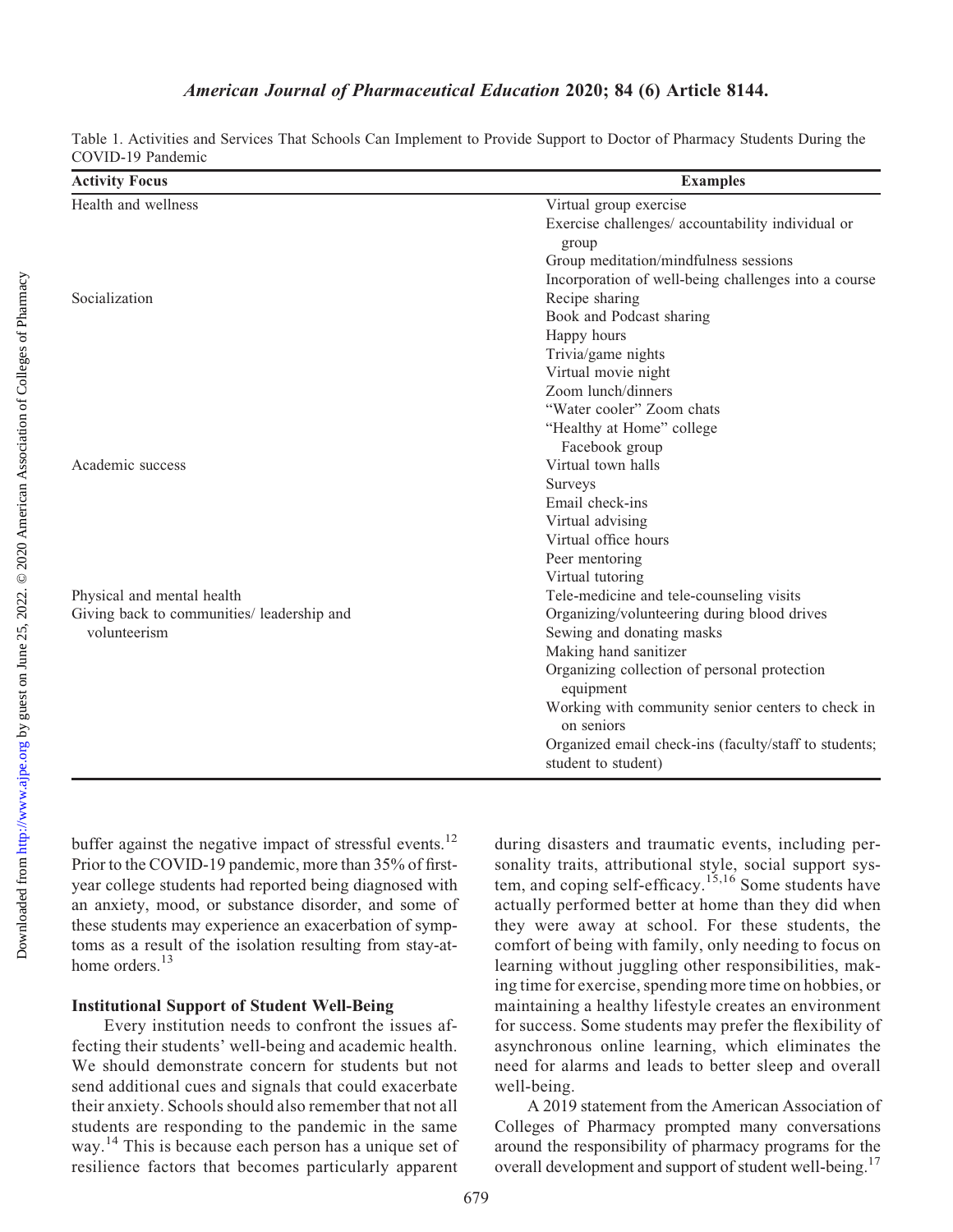| Principle                                         | <b>Simple Organization and Pedagogical Steps</b>                                                            |
|---------------------------------------------------|-------------------------------------------------------------------------------------------------------------|
| Foster students' emotional, intellectual, and     | Provide training for faculty and staff on supporting students                                               |
| interpersonal safety                              | post-trauma                                                                                                 |
|                                                   | Create a physical environment that promotes safety and calm                                                 |
|                                                   | Avoid retraumatization or secondary traumatization                                                          |
|                                                   | Allow student to determine how much they can withstand                                                      |
|                                                   | Ask students what makes them feel safe                                                                      |
|                                                   | Communicate often                                                                                           |
|                                                   | Invite conversation                                                                                         |
|                                                   | Address students by name                                                                                    |
|                                                   | Ask students how they are doing                                                                             |
| Build trustworthiness and transparency through    | As decisions evolve, maintain transparency about the goals and                                              |
| connection and communication                      | reasoning                                                                                                   |
|                                                   | Share your own experiences                                                                                  |
|                                                   | Believe your students when they discuss their own experience<br>even if very different than your experience |
|                                                   | Offer flexible structures                                                                                   |
|                                                   | Provide ongoing feedback                                                                                    |
|                                                   | Admit when you do not have the answer                                                                       |
|                                                   | Explain how each assignment and activity relates to course<br>objectives                                    |
|                                                   | Elaborate on criteria by which assignments are evaluated                                                    |
| Facilitate peer support                           | Encourage student-to-student, faculty/staff-to-faculty/staff<br>check-ins                                   |
|                                                   | Create peer support groups                                                                                  |
|                                                   | Facilitate testimonials to share experiences but never require                                              |
|                                                   | them or use power differential to encourage them                                                            |
|                                                   | Recognize that some students will not want to share their<br>experiences with others                        |
| Promote collaboration                             | Reduce power differentials between students, faculty, and staff                                             |
|                                                   | Incorporate student, staff, and faculty suggestions into<br>administrative decisions                        |
|                                                   | Create learner-instructor partnerships                                                                      |
|                                                   | Incorporate student suggestions into instruction                                                            |
| Empower voice and choice                          | Establish mechanisms for students, staff, and faculty to provide<br>feedback on the organization            |
|                                                   | Validate student, staff, and faculty concerns                                                               |
|                                                   | Normalize feelings                                                                                          |
|                                                   | Provide students opportunities to feel empowered                                                            |
|                                                   | Ask students to reflect on how they can feel more empowered                                                 |
| Pay attention to cultural, historical, and gender | Eliminate stereotypes                                                                                       |
| issues                                            | Ensure all genders have equal access                                                                        |
|                                                   | Incorporate policies and protocols responses to gender, racial,                                             |
|                                                   | ethnic, and cultural needs                                                                                  |
|                                                   | Recognize historical trauma                                                                                 |
|                                                   |                                                                                                             |

Table 2. Six Guiding Principles<sup>26</sup> to a Trauma-informed Approach and Potential Application in Pharmacy Schools

Research conducted among pharmacy and other professional students demonstrated the effectiveness of interventions such as yoga, meditation, mindfulness, adequate sleep, expression of gratitude, social relationships, and exercise on improving the aspects of well-being.<sup>18-23</sup> Strategies to encourage students to develop and sustain such behaviors range from role-modeling to

intentionally incorporating well-being challenges as part of a course.<sup>24,25</sup>

While there is no evidence that any specific type of intervention increases the resilience of professional students, schools can help students to understand and develop protective factors that positively influence resilience.<sup>4</sup> Programs can support student resilience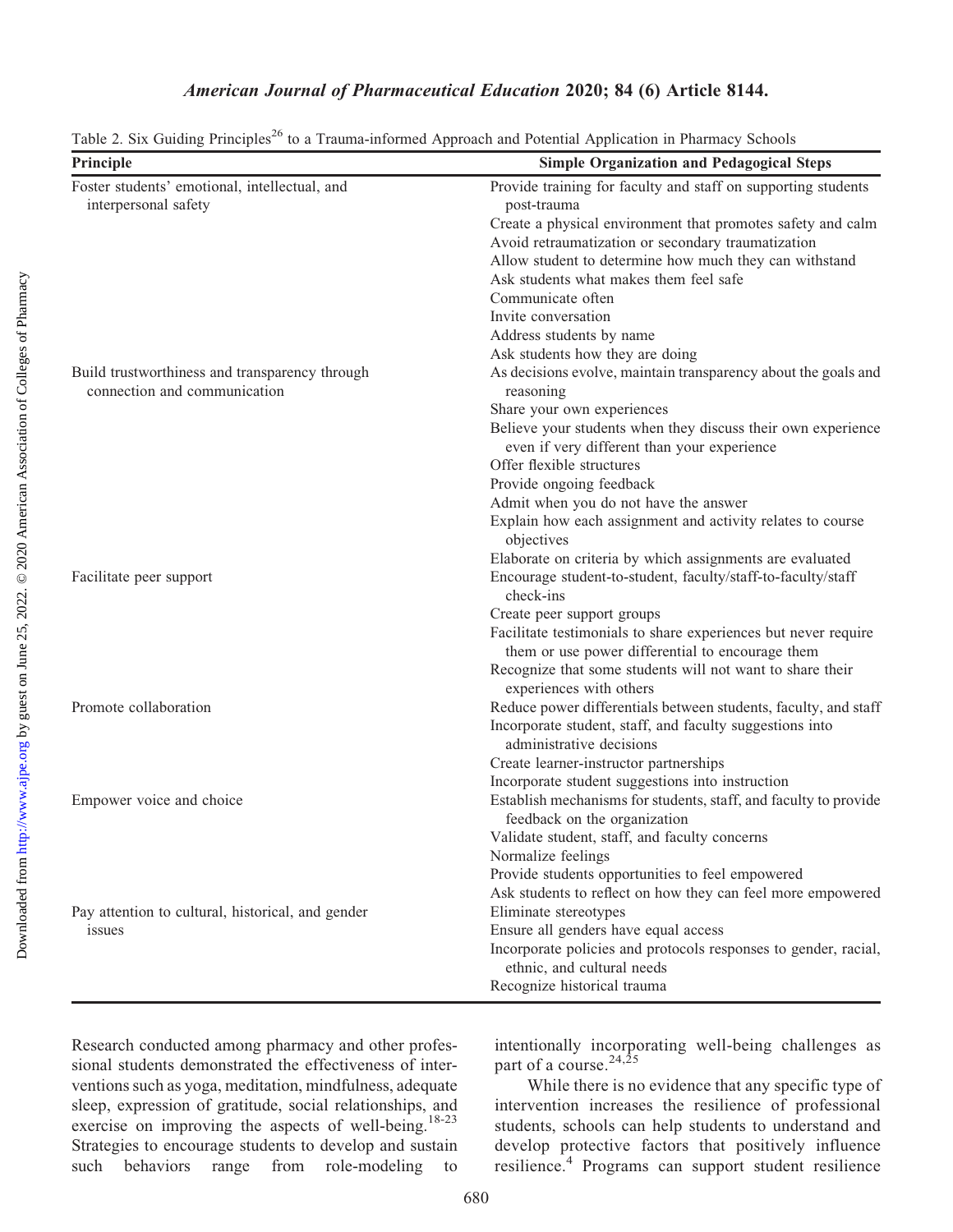through building positive professional relationships and networks with students and faculty and staff members, maintaining positivity, helping students develop emotional insight, achieving life balance, and becoming more reflective.<sup>4</sup>

During the 2020 spring semester, we learned that many strategies to improve students' well-being during stressful times like the COVID-19 pandemic can be supported in an online remote environment. However, there is no one-size-fits-all approach for improving the well-being of pharmacy students as the needs of each student will vary. In Table 1, the authors provide examples from their own institutions that programs can use to determine what is feasible to implement for their school. Many programs may already have one or more of these approaches in place but may wish to consider adding new strategies that will complement them. Providing support to students during these times should be a priority and a shared responsibility of administrators, faculty and staff members, and students. Professional student organizations could lead many of these initiatives. Identifying and recruiting students and faculty and staff members to champion these programs can decrease the burden on any one individual as well as provide different perspectives. Coordination of available options and activities can help maintain the balance and variety of the types of support available to students without overwhelming them. Throughout these activities, reinforcing the concept of resilience and how students can maintain well-being during these times of adversity can help prepare students for the post-COVID-19 world.

As institutions continue to develop plans for the fall semester, schools should also begin considering how to assist students with the potential trauma induced by the COVID-19 pandemic. The long-term effects of trauma can lead to an inability to cope with normal stress, cognitively process information, regulate behavior, and/or control emotions.26 Schools should provide programs to facilitate students' recovery and strengthen their resilience, and ensure a trauma-informed approach to developing these programs by embracing the six guiding principles of the US Department of Health and Human Services Substance Abuse and Mental Health Services Administration (SAMHSA).<sup>26</sup> Faculty and staff members do not have to be experts in trauma care to incorporate the SAMHSA principles into their organizational and pedagogical activities, and simple steps are provided in Table 2.

### **CONCLUSION**

When faculty members and students finally return to campus, schools will need to remain keenly aware of students' experiences. Just as our daily lives may not return to the normal we knew, some students may return to campus changed from the people they were when they left (some for better and some for worse). Programs should implement and maintain strategies to build students' resilience and improve their well-being, realizing that any one approach will not meet the needs of all students.

#### **REFERENCES**

1. Maslow AH. Motivation and personality. 3rd ed. Delhi, India: Pearson Education;1987.

2. Shalka TR. Saplings in the hurricane: a grounded theory of college trauma and identify development. Rev Higher Educ 2019:42(2): 739-764. 3. Centers for Disease Control and Prevention. Health-related quality of life (HRQOL). Published 2018. [https://www.cdc.gov/hrqol/](https://www.cdc.gov/hrqol/wellbeing.htm) [wellbeing.htm.](https://www.cdc.gov/hrqol/wellbeing.htm) Accessed May 6, 2020.

4. Stoffel JM, Cain J. Review of grit and resilience literature within health professions education. Am J Pharm Educ. 2018;82(2):Article 6150. 5. Jaschik S. Colleges could lose 20% of students. Inside Higher Ed website. [https://www.insidehighered.com/admissions/article/2020/](https://www.insidehighered.com/admissions/article/2020/04/29/colleges-could-lose-20-percent-students-analysis-says) [04/29/colleges-could-lose-20-percent-students-analysis-says](https://www.insidehighered.com/admissions/article/2020/04/29/colleges-could-lose-20-percent-students-analysis-says). Accessed April 29, 2020.

6. Wang C, Pan R, Wan X, et al. Immediate psychological responses and associated factors during the initial stage of the 2019 Coronavirus disease (COVID-19) epidemic among the general population in China. Int J Environ Res. Public Health 2020, 17, 1729. doi:10.3390/ ijerph17051729.

7. Li Z, Ge J, Yang M, et al. Vicarious traumatization in the general public, members, and non-members of medical teams aiding in COVID-19 control. Brain Behav Immun. 2020.doi: 10.1016/ j.bbi.2020.03.007

8. Liang L, Ren H, Cao R, et al. The effect of COVID-19 on youth mental health. Psychiatric Quarterly 2020. doi.org/10.1007/s11126- 020-09744-3.

9. Cao W, Fang Z, Hou G, et al. The psychological impact of the COVID-19 epidemic on college students in China. Psychiatric Research 2020;287. doi:10.1016/j.psychres.2020.112934

10. House JS. Social isolation kills, but how and why? Psychosomatic Medicine 2001;63:273-274.

11. Sklar J. 'Zoom Fatigue' is taxing the brain. Here's why that happens. National Geographic website. [https://www.nationalgeographic.com/](https://www.nationalgeographic.com/science/2020/04/coronavirus-zoom-fatigue-is-taxing-the-brain-here-is-why-that-happens/) [science/2020/04/coronavirus-zoom-fatigue-is-taxing-the-brain-here-is-why](https://www.nationalgeographic.com/science/2020/04/coronavirus-zoom-fatigue-is-taxing-the-brain-here-is-why-that-happens/)[that-happens/](https://www.nationalgeographic.com/science/2020/04/coronavirus-zoom-fatigue-is-taxing-the-brain-here-is-why-that-happens/) Accessed April 24, 2020.

12. Linville PW. Self-complexity and affective extremity: don't put all of your eggs in one cognitive basket. Social Cognition.

1985;3(1):94-120.<https://doi.org/10.1521/soco.1985.3.1.94>

13. Auerbach RP, Alonso J, Cuijpers P, et al. WHO World mental health surveys international college student project: prevalence and distribution of mental disorders. J Abnormal Psych. 2018;127(7):623-638.

14. Watson PJ, Brymer MJ, Bonanno GA. Postdisaster psychological intervention since 9/11. Am Psych. 2011;66(6):482-494.

15. Bonanno GA, Brewin CR, Kaniasty K, LaGreca AM. Weighing the costs of disaster: consequences, risks, and resilience in individuals,

families, and communities. Psychol Sci Public Interest. 2010;11(1):1-49. 16. Neria Y, Wickramaratne P, Olfson M, et al. Mental and physical health consequences of the 9/11 attacks in primary care: longitudinal study. J Traumatic Stress. 2013;26:45-55.